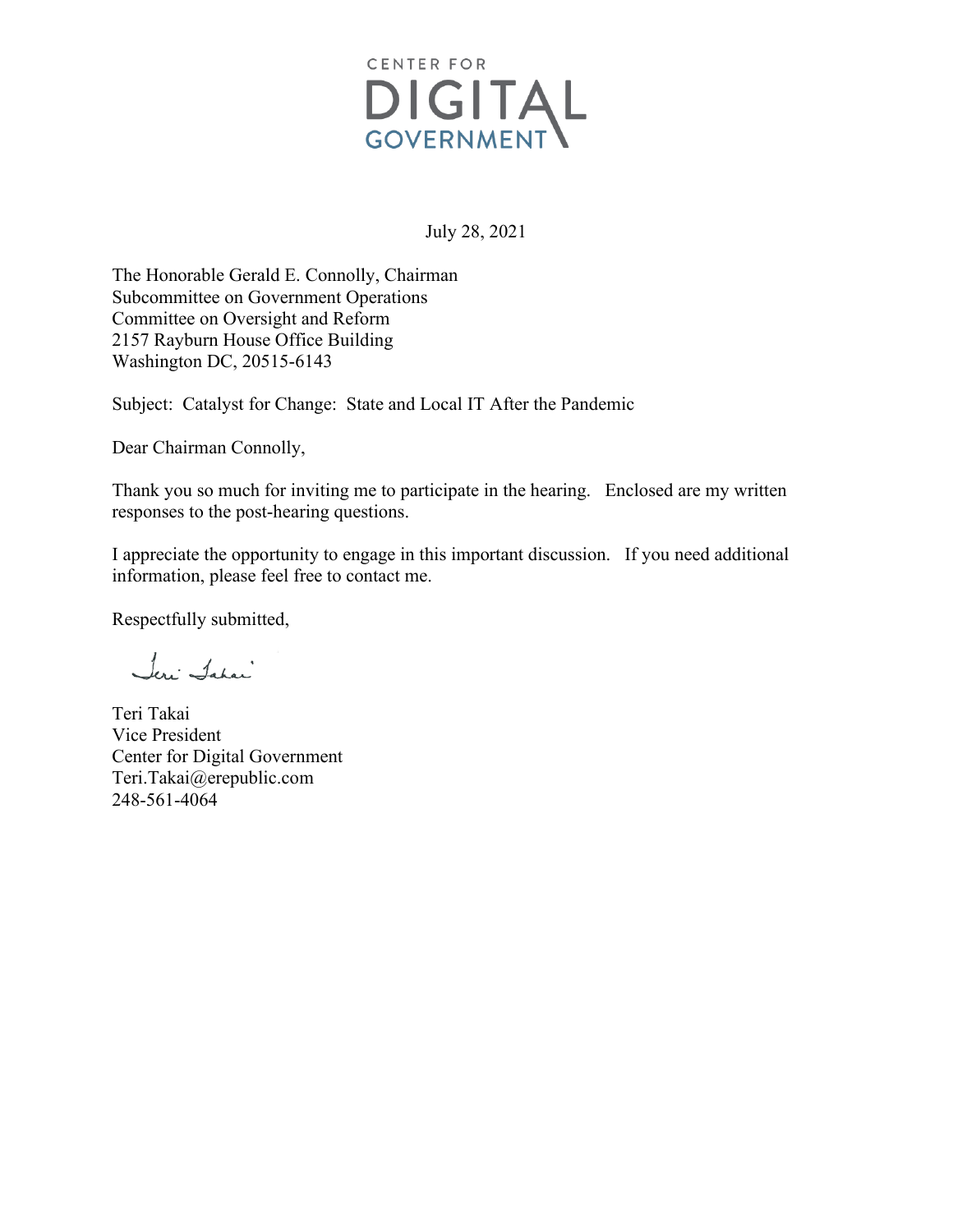## **Questions for Ms. Teri Takai** Vice President, Center for Digital Government

## **Questions from Chairman Gerald E. Connolly**

Subcommittee on Government Operations

June 30, 2021, Hearing: "Catalyst for Change: State and Local IT After the Pandemic"

1. Would re-establishing the Advisory Commission on Intergovernmental Relations help state, local, Tribal, and territorial leaders find more effective ways to collaborate and communicate on issues of national importance? If so, which issues do you think are best suited for this type of forum?

The re-establishment of the Advisory Commission on Intergovernmental Relations has the potential to open up a dialogue on many important technology issues that state and local governments face today. This is especially important in an ever-changing technology landscape that affects government as well as citizens and businesses.

To ensure that there is representation of all parties in the Advisory Commission, the legislation should consider the establishment of a state advisory commission on technology modernization that includes cybersecurity, critical infrastructure, and technology skills in that state. A representative of these commissions would represent the state on the federal commission looking at issues of national importance. This will help promote a sharing within a state and also ensure that representation on a federal commission considers all jurisdictions.

Issues that are best suited to this type of forum might be:

- a. Cybersecurity mutual aid, including funding and resource sharing, is especially critical given today's climate.
- b. Joint procurement contracts and expertise sharing so that smaller jurisdictions can take advantage of pricing and contracts.
- c. Shared services, particularly for smaller local, Tribal, and territorial jurisdictions within a state to provide sharing of skilled resources, contracts, and technologies.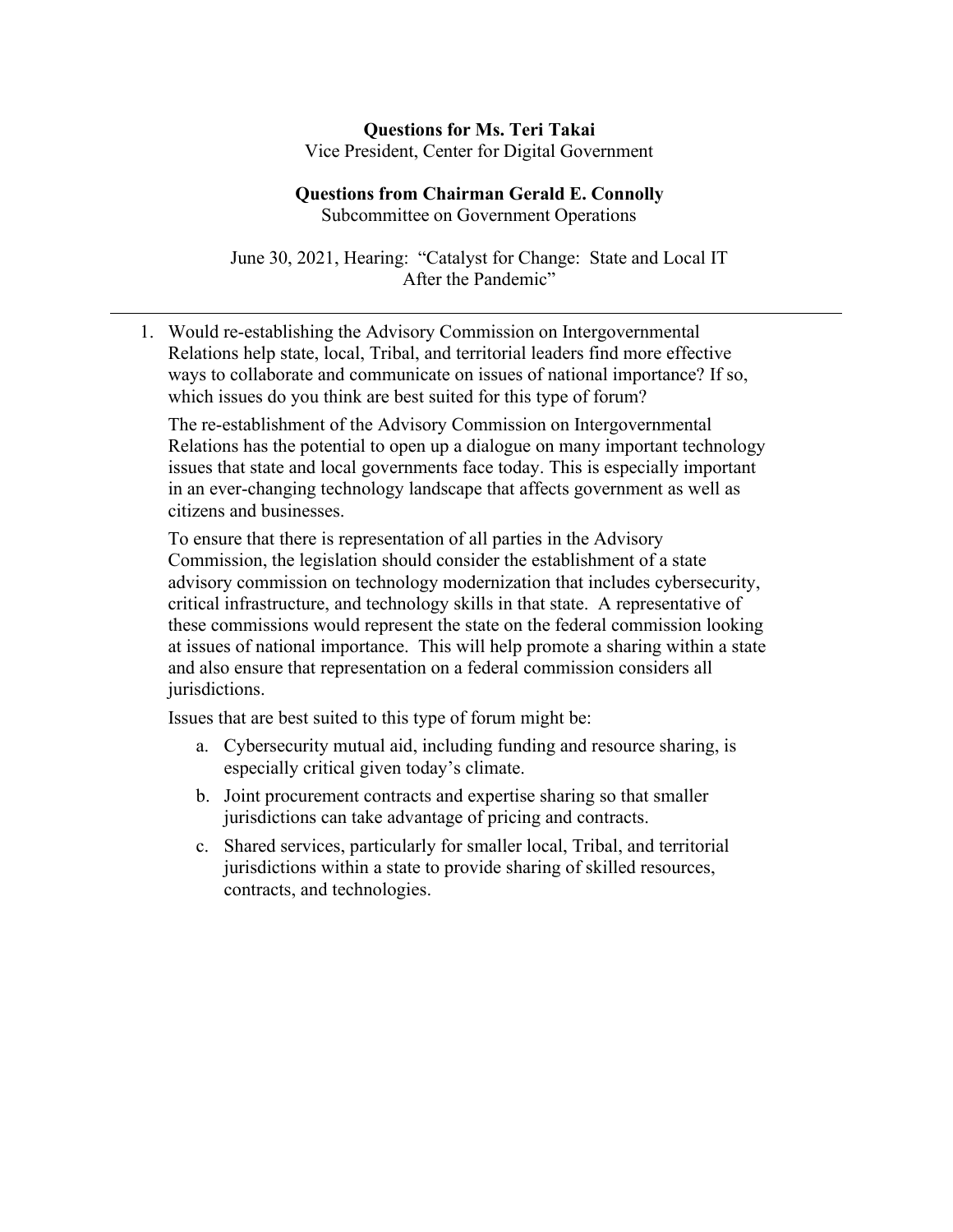2. In your written testimony, you talk about the opportunity for shared services on the state level. Can you elaborate on how that could work and create efficiencies?

The opportunity for shared services at the state level has potential both within state government and across local, Tribal, and territorial jurisdictions within a state.

- a. Many states have already organized to provide a single service that all state agencies use. The best example is email and the collaborative technologies that were essential in response to the pandemic. This provides the opportunity to leverage resources and improve pricing and contract negotiations due to a higher volume under one contract.
- b. The second opportunity for shared services is the establishment of contracts where state agencies and local governments share contracted services especially with technologies like cloud computing. This provides efficiencies, improved services, and improved security because the services are established once and used by many organizations.
- c. There is opportunity for state agencies and local government to share contracts. This often requires states or larger jurisdictions to develop and create the contracts that other jurisdictions can use to purchase commodities and/or services. This approach is similar to the role that GSA plays for the federal government agencies. The GSA contracts are also used at the state and local level.
- 3. Can you briefly explain what StateRAMP is and why you think it is important to state governments?

StateRAMP has the same intent as FedRAMP to provide a framework and requirements for state government cloud-based services as well as providing an organization to ensure that companies are employing cybersecurity tools and processes for continuous monitoring against threats and intrusions.

This is important for state governments:

- a. There are companies who wish to provide cloud-based services to only state government. These companies are not able to apply and receive FedRAMP certification because they do not have a federal agency sponsor.
- b. States would like to have the same assurance of a company's compliance with FedRAMP requirements so that they can utilize the cloud-based services provided by those companies with the assurance that a set of cybersecurity standards are met. In some cases, these may be local companies that the state is interested in growing from an economic development perspective.
- c. The use of the StateRAMP certification eliminates the need for each state to establish different requirements, have an independent certification process, and expend both technical and procurement resources to validate technology companies.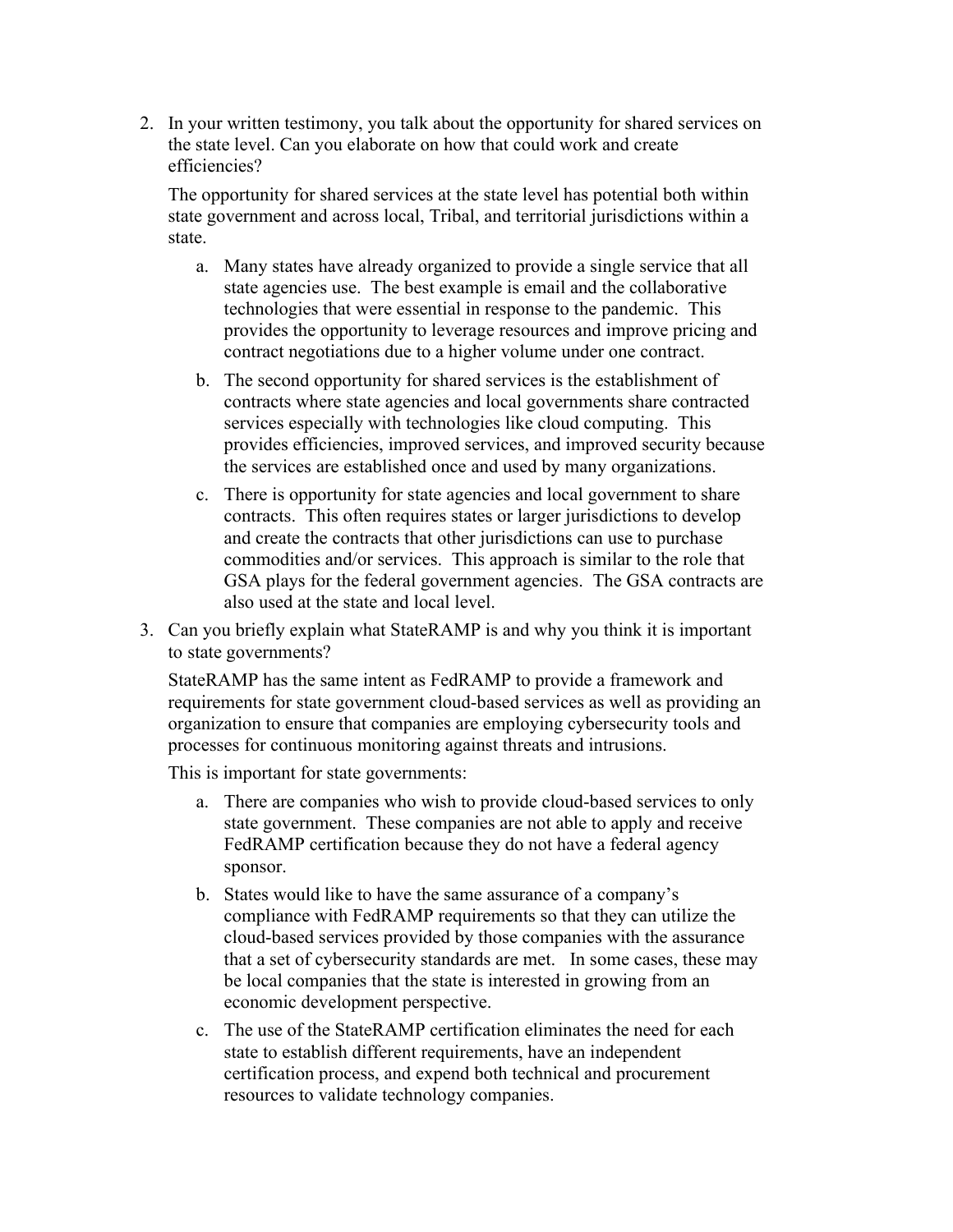4. What might prevent states from participating in something like StateRAMP?

States may decide not to participate in StateRAMP based on the overall technology governance in the state:

- a. The state procurement or technology organization may decide that they would prefer to set their own requirements or may decide that they want to use different requirements for different cloud providers.
- b. The central state information technology organization may not have the authority to set a standard across state agencies.
- 5. A core tenet of FedRAMP is reciprocity—that a FedRAMP certification in one space can be reused in another. Do you think reciprocity is realistic among states?

The goal of StateRAMP is reciprocity across states, just as the goal of FedRAMP is reciprocity across Federal agencies.

- a. States are already stressed with long lead times in procurement, lack of skills to create, execute, and manage cloud services, and the ability to ensure adequate cybersecurity controls are in place.
- b. StateRAMP provides a standard set of requirements and also a nonprofit organization that will review the continuous monitoring data that the companies are required to provide, much as GSA does for FedRAMP.
- c. A benefit to both the states and to the technology providers is to provide a set of standards that are accepted by those states that decide to utilize the StateRAMP certification. Without a standard, companies are required to meet each individual state or in some cases state agency requirements for cybersecurity.
- d. The upfront cost of StateRAMP certification and the ongoing cost of providing monitoring data is borne by the technology companies at no cost to the states.